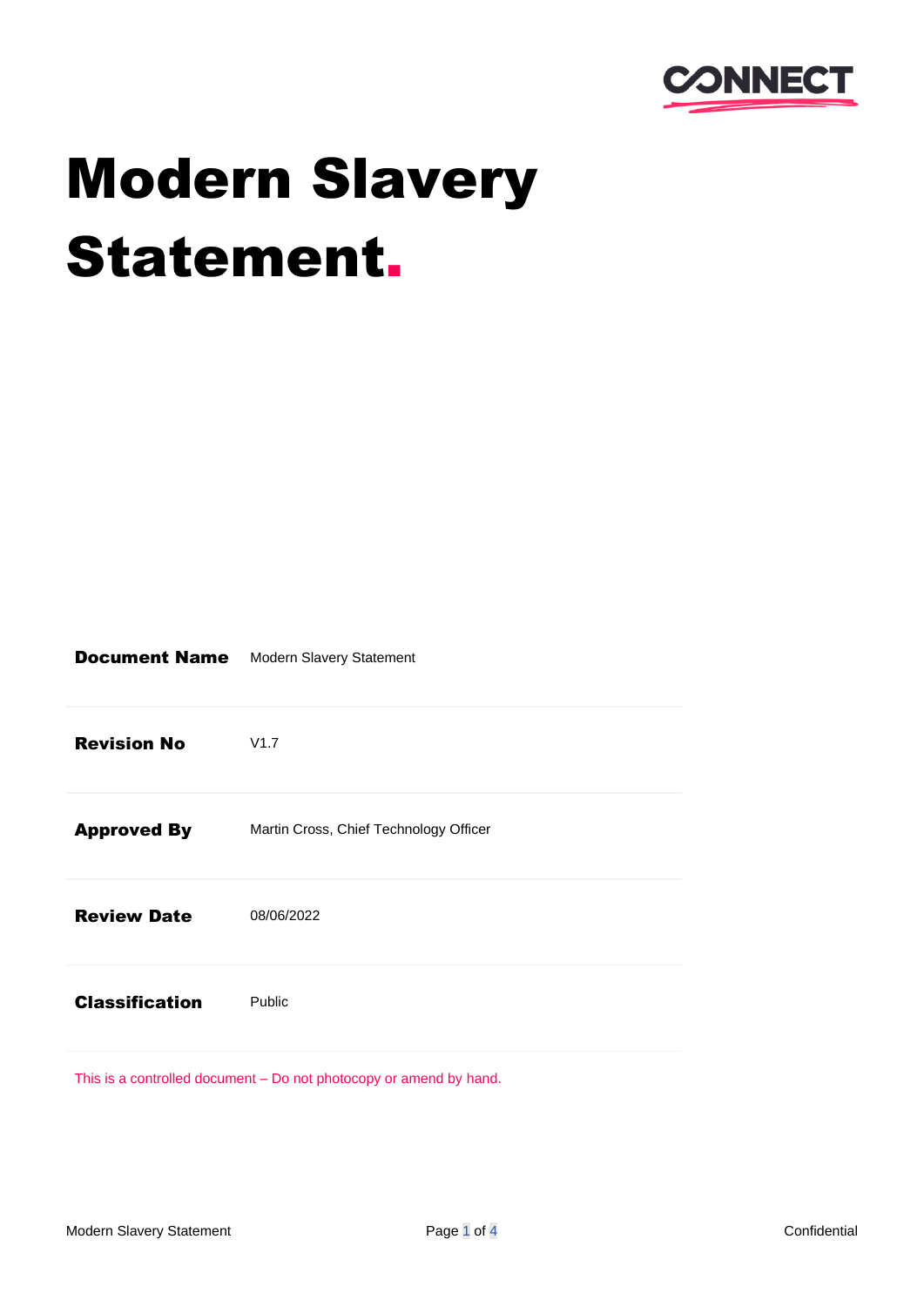

### 1. Modern Slavery Statement

Connect Managed Services (UK) Limited ("Connect") is committed to improving awareness of the practices necessary to combat slavery and human trafficking and to continually assess the risk profile of our business in these areas.

Connect is a trusted communications partner that draws on over 30 years of knowledge and experience to solve complex communications challenges in three areas: Contact Centres, Unified Communications and Network Services. Our truly vendoragnostic capability allows us to build completely bespoke solutions for our businesses. We support a diverse range of blue-chip organisations across the globe in the deployment and management of Unified Communications, Contact Centre and Network Services environments.

We have an annual turnover in excess of the £36 million threshold specified in the Modern Slavery Act 2015.

Our business is organised into Sales, Solution Design and Implementation, Project Management and Operations with supporting functions of Finance, Commercial, Legal, IT, HR and Compliance. Our Head Office is located in the UK and we have additional offices in US and India. Procurement is run from our London HQ and Operations are run from UK, US and India offices.

Our Anti-Slavery and Human Trafficking policy reflects our commitment to acting ethically and with integrity in all our business relationships and to ensure that slavery and human trafficking are not taking place in any part of our operations and supply chain.

#### Company Process and Policy

In our Internal Operations, we have the following policies in place in order to support our commitment to respecting human rights:

- Anti-Bribery & Corruption Policy
- Anti-Fraud Policy
- Anti-Slavery and Human Trafficking Policy
- Dignity at Work Policy
- Equal Opportunities Policy
- HR Security/Recruitment Policy
- Whistle-blowing Policy

The Pre-employment screening process that is part of our HR Security Policy upholds our respect for labour rights and, for our UK employees, includes the review of individuals' proof of identity, address, and right to work in the UK. We review our pay rates annually to ensure minimum rates are above the statutory minimum and living wage requirements that are applicable in the countries we operate in.

As part of our sales process, we operate a robust costing and approval process to ensure that pricing is adequate.

#### Supplier Management

Our suppliers have a contractual obligation to ensure compliance with all applicable laws that apply to their supply of goods and services to us, regardless of the jurisdiction in which they operate. Supplier management is carried out in accordance with our Supplier Management Process and Policy. It includes an onboarding process to ensure that suppliers and third parties agree to adhere to our Anti-Slavery and Human Trafficking Policy before we engage them. Supplier Management includes annual reviews with key suppliers, and we aim to develop the Supplier Review format this year in order to include confirmation of continued compliance with our Anti-Slavery and Human Trafficking Policy.

#### Risk Assessment

Using the [Social Responsibility Alliance's](https://www.socialresponsibilityalliance.org/) recommended template, we have undertaken a review to identify and assess potential risk areas in our relationships with our contractors and suppliers and maintain a register detailing the same.

We have identified that we have a few suppliers who potentially pose a higher risk, given the locations in which the services are provided. We will mitigate this by assessing the skill levels of workers and by having contractual controls in place requiring our suppliers to agree to our Anti-Slavery and Human Trafficking Policy.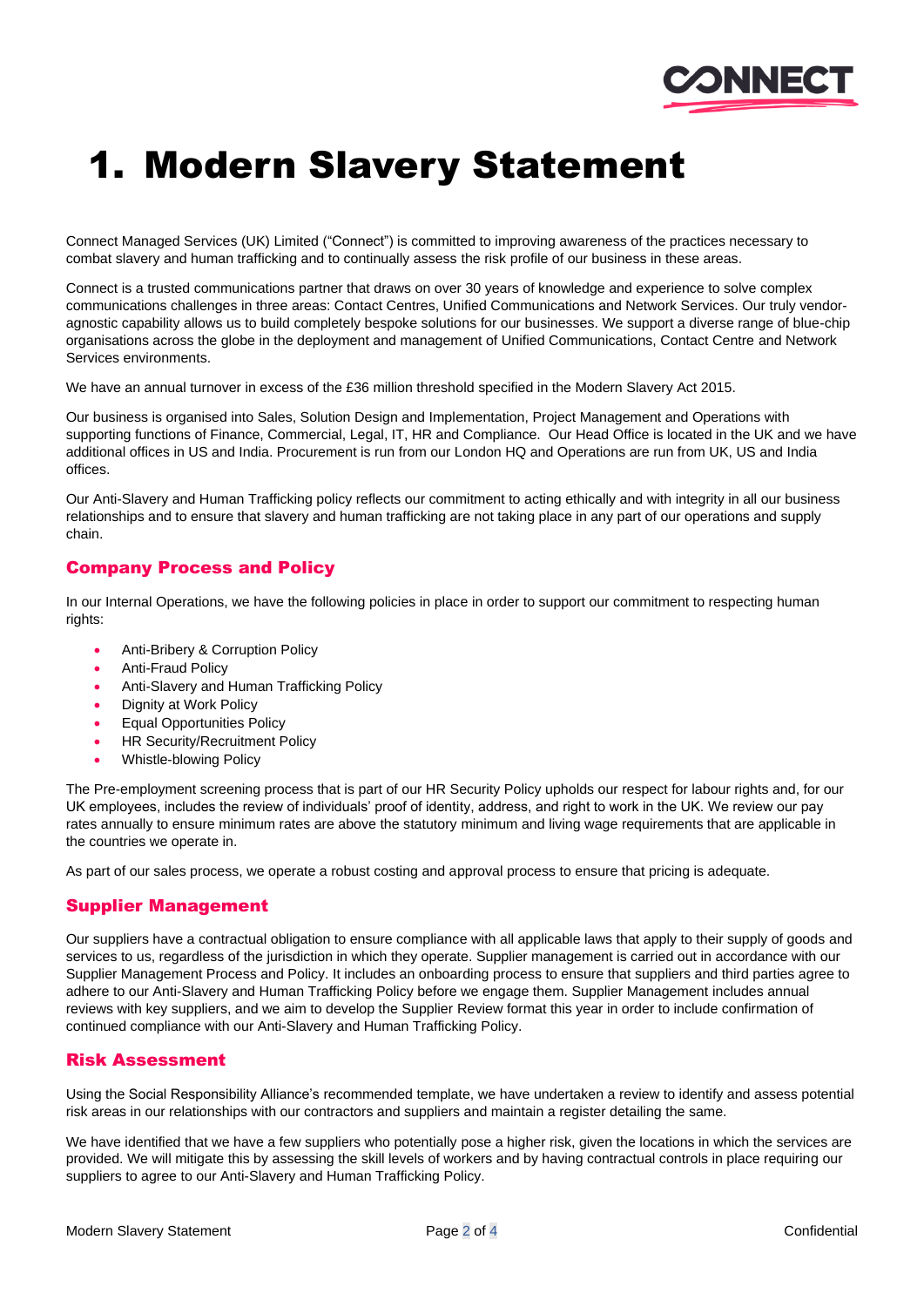

#### Training & Communication

To ensure a high level of understanding of the risks of modern slavery and human trafficking in our business, we have placed our Anti-Slavery and Human Trafficking policy on our intranet, which is easily accessible by all staff. All staff are asked to confirm that they have read and understood the Policy.

All Connect staff are encouraged to report any concerns regarding slavery and /or human trafficking in accordance with our Whistleblowing Policy.

#### Progress in 2021/2022

- We have implemented a new and improved employee performance improvement application
- We have implemented a cost-effective online training tool to deliver detailed training for relevant workers.

#### Looking Ahead

- We will include more specific wording in our Anti-Slavery Policy to assist employees and suppliers in identifying incidents of modern slavery and human trafficking.
- We will develop a specific Supplier Code of Conduct Policy set over the next 12 months.
- Online training will be provided for workers who have direct responsibility for supply chain management and recruitment within the next 12 months.
- We will develop our Supplier Management Risk Assessment Process by requesting confirmation of continued compliance from key suppliers.

This statement is made pursuant to section 54 (1) of the Modern Slavery Act 2015 and constitutes our anti-slavery and human trafficking statement for the financial year ending 30 April 2022.

#### **Signed by Martin Cross, Chief Technology Officer on behalf of the Board of Directors**

Connect Managed Services (UK) Limited – 08 June 2022